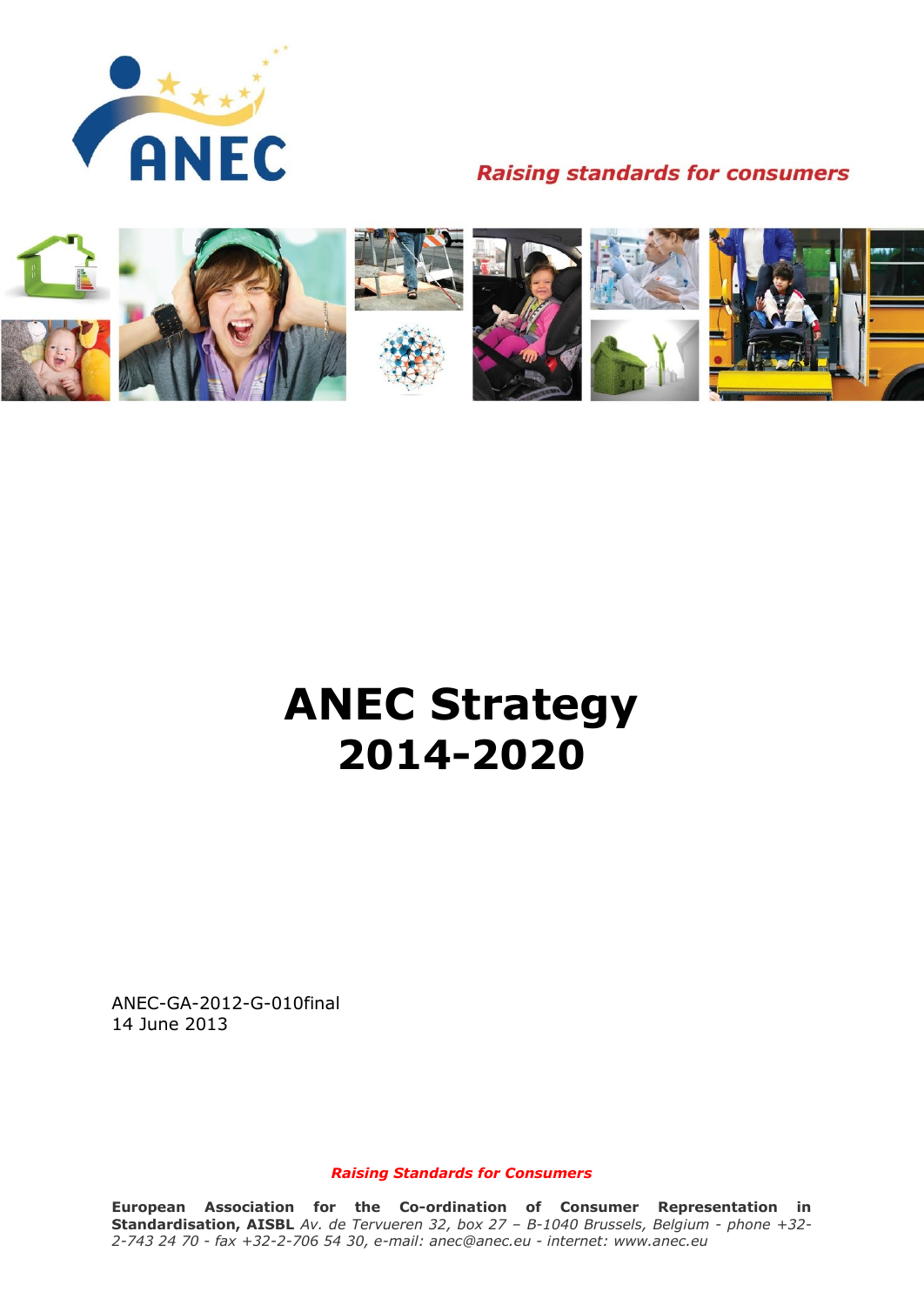

# **Overview**

| Foreword by ANEC President                                     |                |
|----------------------------------------------------------------|----------------|
| Part I - The Strategic Vision                                  |                |
| 1. The ANEC Vision & Mission for 2020                          | p4             |
| 2. The ANEC Strategic Objectives for 2014 to 2020              | p <sub>5</sub> |
| 3. Implementation through Annual Action Plans                  | p7             |
| Part II - The background to the Vision                         |                |
| 4. ANEC, raising standards for consumers                       | p8             |
| 5. Historical Perspective                                      | p9             |
| 6. ANEC structure and funding                                  | p10            |
| 7. The present ANEC Strategy 2008-2013                         | p12            |
| 8. Developments since adoption of the present strategy         | p14            |
| 8.1 Political                                                  |                |
| 8.2 Economic                                                   |                |
| 8.3 Social                                                     |                |
| 8.4 Technological                                              |                |
| Temporary Annex: Timetable for the development of the Strategy | p19            |

2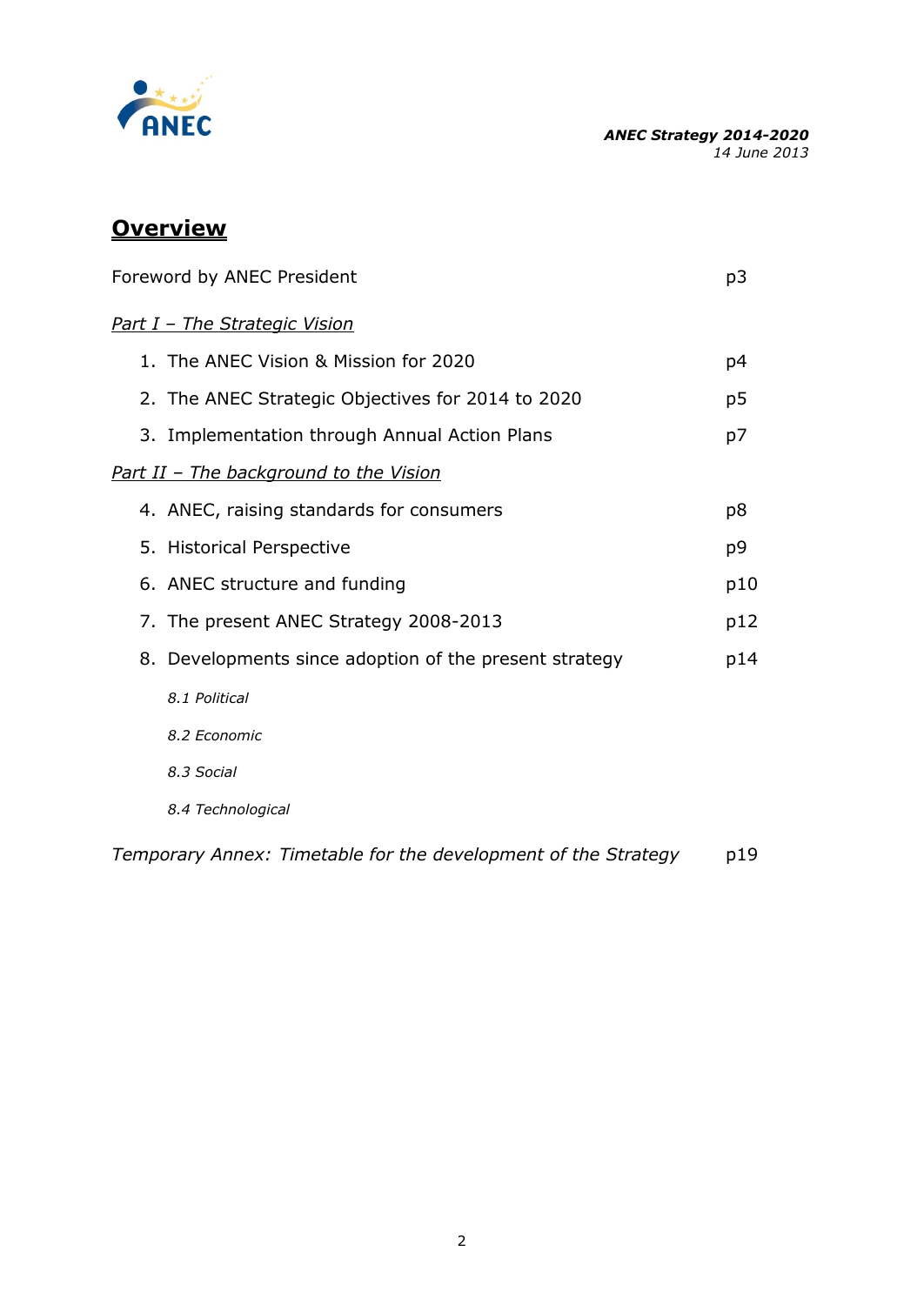

# **Foreword by the ANEC President**

*ANEC plays an effective and essential role for the protection of European consumers through the European Standardisation System and related legislation. We have made important progress at the policy and technical levels of standards development. Our role in representing weaker stakeholders in the European Standardisation System has been recognised in the Standardisation Regulation, adopted in October 2012. The Regulation provides ANEC with the more permanent legal basis for its funding that we have sought for so long. Furthermore, it raises expectations for the strengthening of our voice in the European Standardisation Organisations (CEN, CENELEC & ETSI).*

*Despite the long-term commitment to ANEC's public funding given by the Regulation, the continued effects of the global financial crisis mean that there are significant challenges for our funding and hence, our overall resources in the years ahead. As a consequence, the strategy for the medium term must be to find innovative ways to ensure ANEC remains as effective as possible in contributing to raising standards for consumer protection and welfare. Our members are very concerned about a static, or even declining, pool of human and financial resources, both at European level and among national consumer organisations. These concerns we must seek to address.*

*Moreover, ANEC must ensure its response to new and emerging fields does not prejudice its efforts in more mature sectors. Beyond general product safety, the use of standards as a tool for consumer protection is to be found in legislation on the safety of specific products (such as toys), in public policy on sustainability & environmental protection, and the accessibility of products. The Standardisation Regulation also gives impetus to the development of European standards on the safety and quality of services. All of this within a market for products and services that is becoming increasingly global, and where European approaches to safety - such as the precautionary principle – may not be universally shared, and where, despite successes such as the creation of a Single Market for products in Europe, market surveillance & enforcement tends to be local and under-funded.*

*These challenges and opportunities are key in the background to the elaboration and adoption of this ANEC Strategy for the years 2014 to 2020.* 

*Arnold Pindar ANEC President*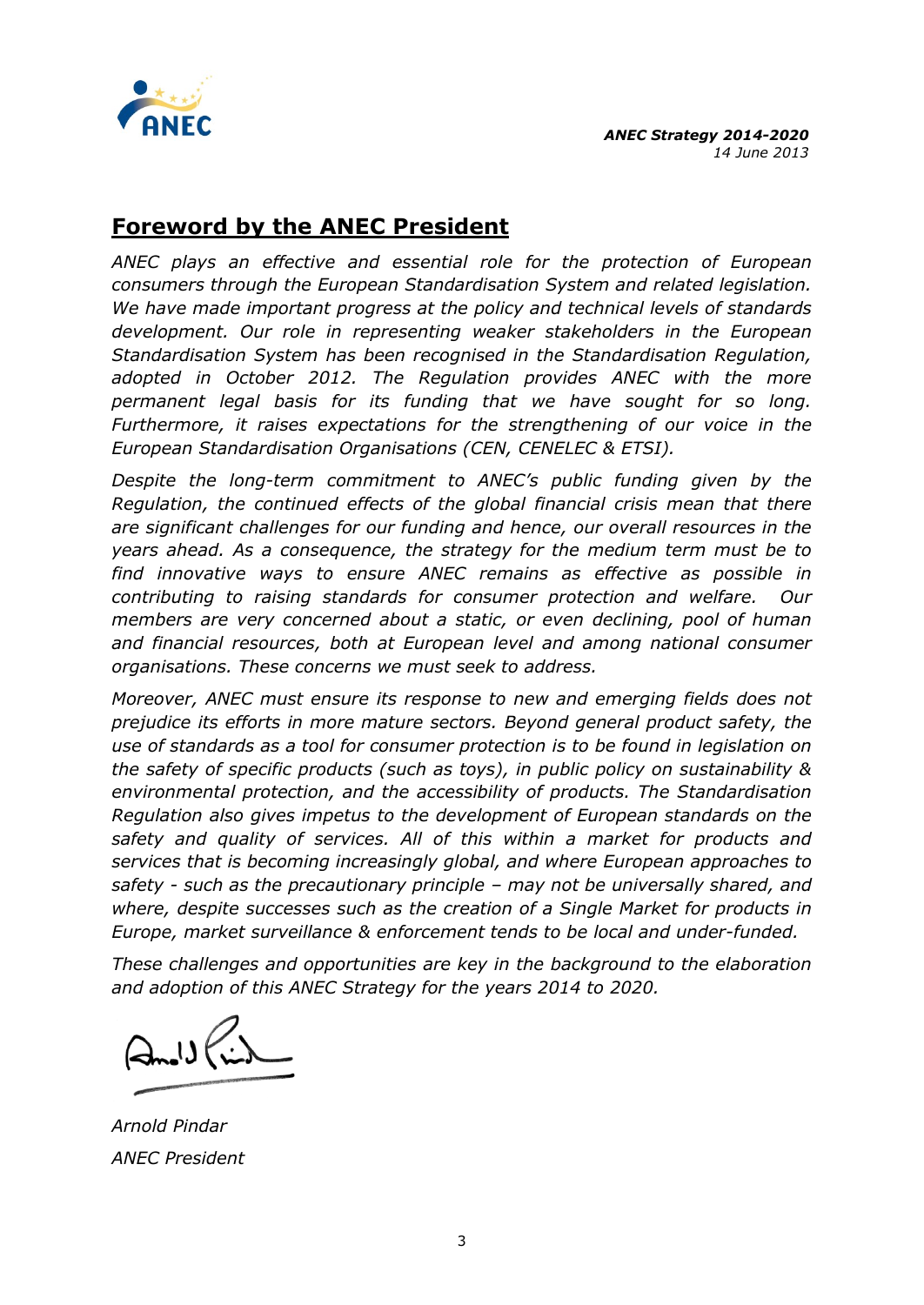

# **Part I The Strategic Vision & Mission**

# **The ANEC Vision for 2020**

*ANEC's vision for 2020 is to achieve:*

- *A sustainable Europe where the health, safety and well-being of consumers is paramount, where goods and services are accessible, fit for purpose and in compliance with legislation and standards;*
- *A European Standardisation System in which the consumer interest is not only represented in standards work that will affect consumers but is influential, innovative and key in decision-making;*
- *A Europe where consumer engagement is achieved at national and European level, with balance between consumer and business interests;*
- *A balance between legislation and standardisation that ensures the highest levels of protection and welfare for all European consumers, regardless of age or ability.*

# **The Mission of ANEC**

*ANEC is unique in delivering the collective European consumer interest in the development of standards and related legislation, through the activities of its national members, experts and Secretariat, in order to achieve optimal levels of consumer protection, welfare and sustainability.*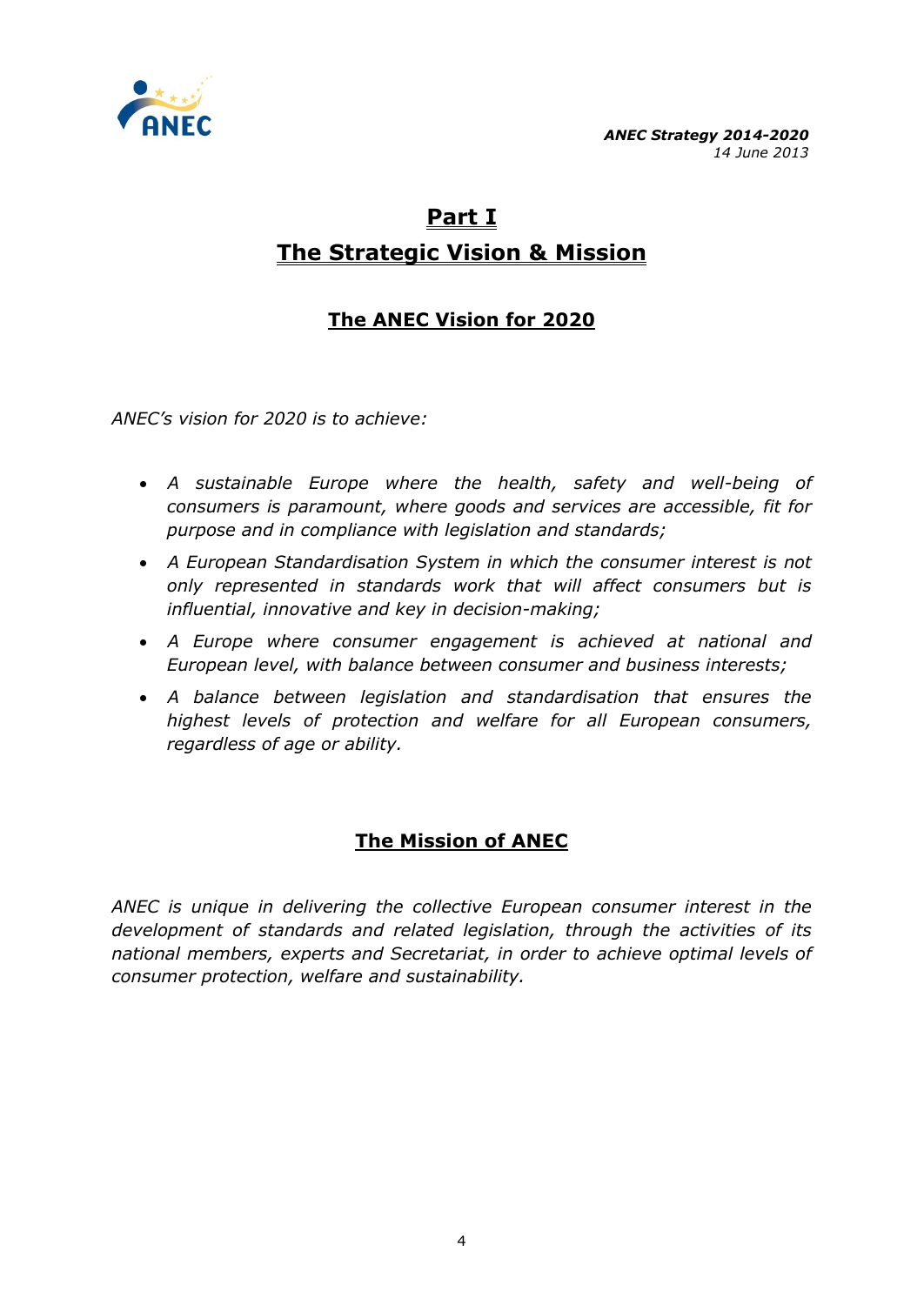

# **Achieving the ANEC Vision: Ten Strategic Objectives for 2014 to 2020**

#### **Objective 1**

ANEC will set areas of priority that reflect both established and emerging threats to the health, safety & welfare of consumers; the needs of consumers as voiced by the ANEC members; the availability of experts and of resources to ANEC; and the potential for ANEC to achieve change.

#### **Objective 2**

Within these areas of priority, and recalling the pre-eminence of legislation over standardisation, ANEC will aim to ensure the balance of standards and legislation that best meets the expectations of consumers, and achieves its vision of better protection & welfare for consumers of all ages and abilities.

#### **Objective 3**

In a climate of long-term financial uncertainty, and reduced public expenditure, ANEC will intensify its work to demonstrate that effective consumer participation is an investment with high returns to society and to business, and is not a cost on national or European public finances with few returns.

#### **Objective 4**

Noting that perceptions are increasingly used as a driver in forming policy, ANEC will ensure it develops positions that respond to the real threats and risks to the health, safety & welfare of consumers.

#### **Objective 5**

In order to strengthen the promotion of its positions and leverage its influence, ANEC will look to build "coalitions of the willing" among those who have common interest in its goals, and to position itself as a thought leader.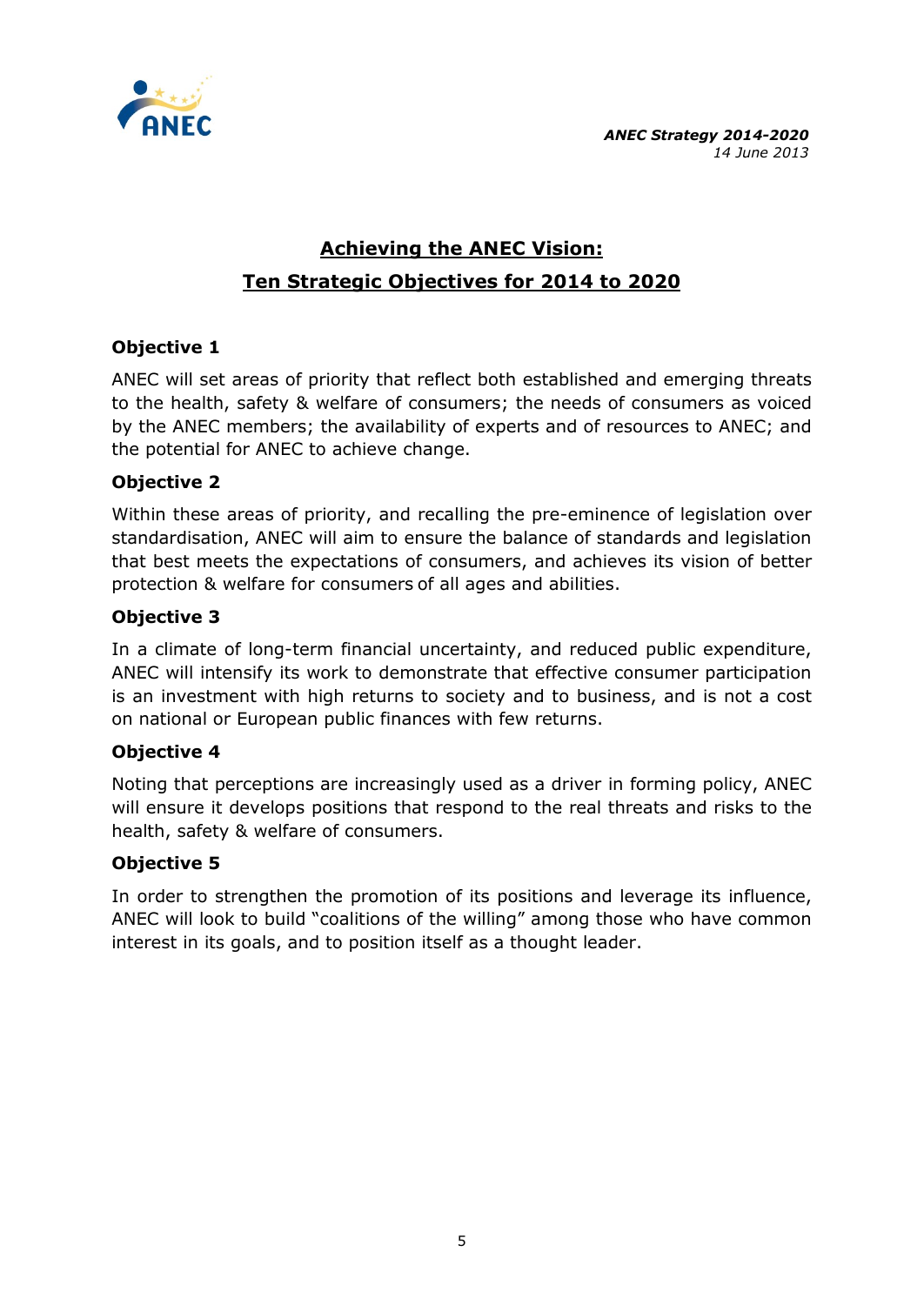

## **Objective 6**

ANEC will seek to use the provisions of the EU Standardisation Package, as well as the expectations of other legislation and European public policies (such as the Single Market Acts), to ensure the effective participation of the consumer voice in the European Standardisation System at the strategic and technical levels.

## **Objective 7**

Given that the health, safety & welfare of consumers is critically dependent on the effective implementation of pre-market actions (e.g. legislation & standards, conformity assessment & accreditation), ANEC will seek to strengthen political support for post-market actions (e.g. public market surveillance & enforcement).

#### **Objective 8**

In a globalised goods and services market, and with the advent of new consumer markets, ANEC will seek to ensure European standards stay effective in meeting the needs of European consumers, European legislation and public policies.

#### **Objective 9**

Noting the continued predominance of the national delegation principle in formal standardisation, ANEC will seek to strengthen interaction between the consumer movement and standardisation nationally, through working to build relationships between consumers, national standards organisations and national authorities in the recruitment & training of experts, within a framework of support that is both tailored and sustainable.

#### **Objective 10**

Noting the particular pressures on the resourcing of the consumer movement, and impact of the convergence of technologies on the identification of experts, ANEC will strive to ensure consumer participation in European Standardisation remains viable and effective in the years after 2020.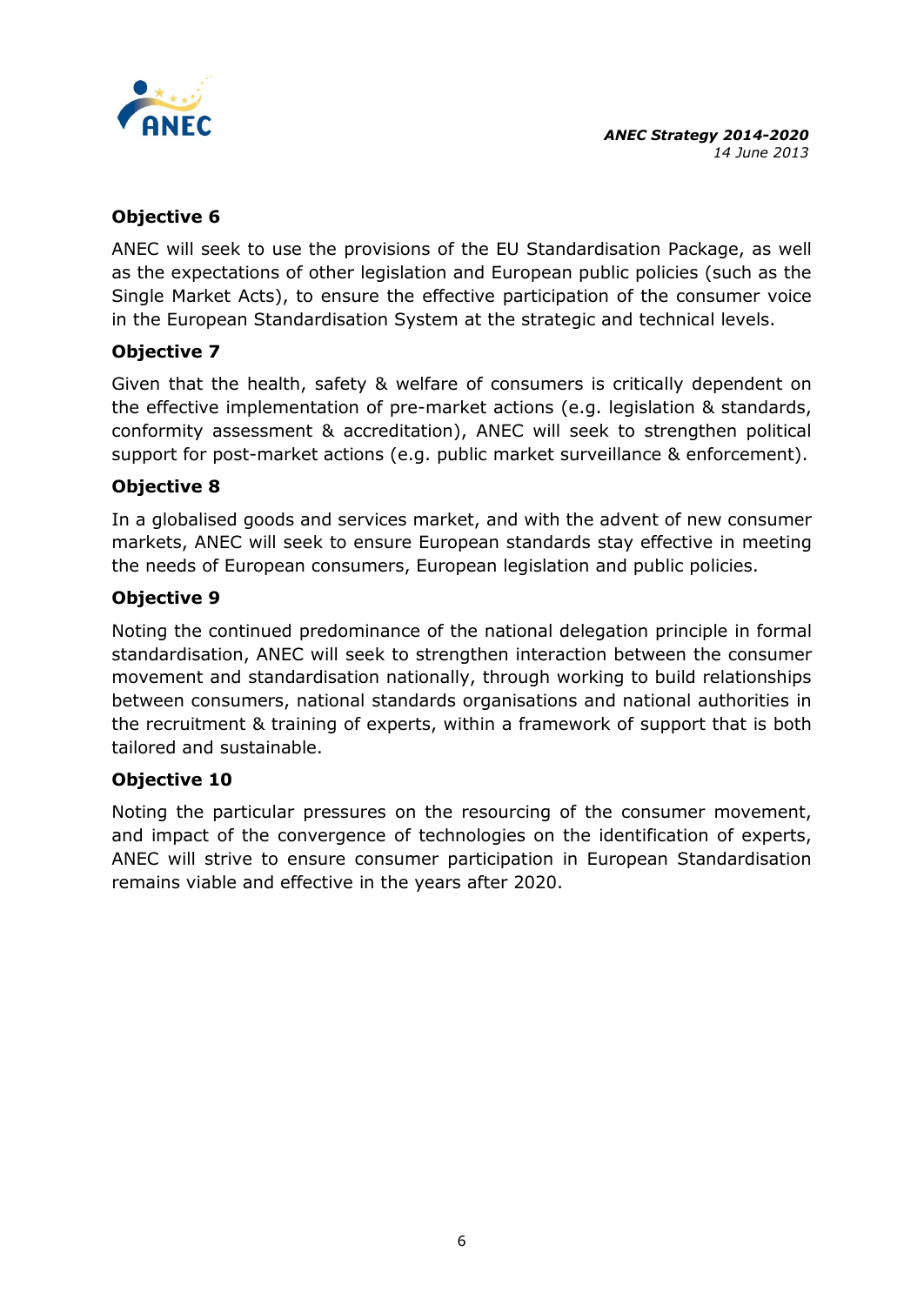

# **3. Implementation through Annual Action Plans**

Actions to implement the Strategic Objectives will be set out in an Annual Action Plan. It will be developed by the ANEC Steering Committee (the executive board of the association) for approval by the ANEC General Assembly.

The Plan will be used, not only in the implementation of the Strategic Objectives, but in helping develop the Work Programmes through which ANEC defines its short & medium-term political & technical objectives for funding by the European Union & EFTA. The Plan will be managed by the Steering Committee on behalf of the General Assembly.

Each Plan will be a publicly-available annex to this ANEC Strategy 2014-2020.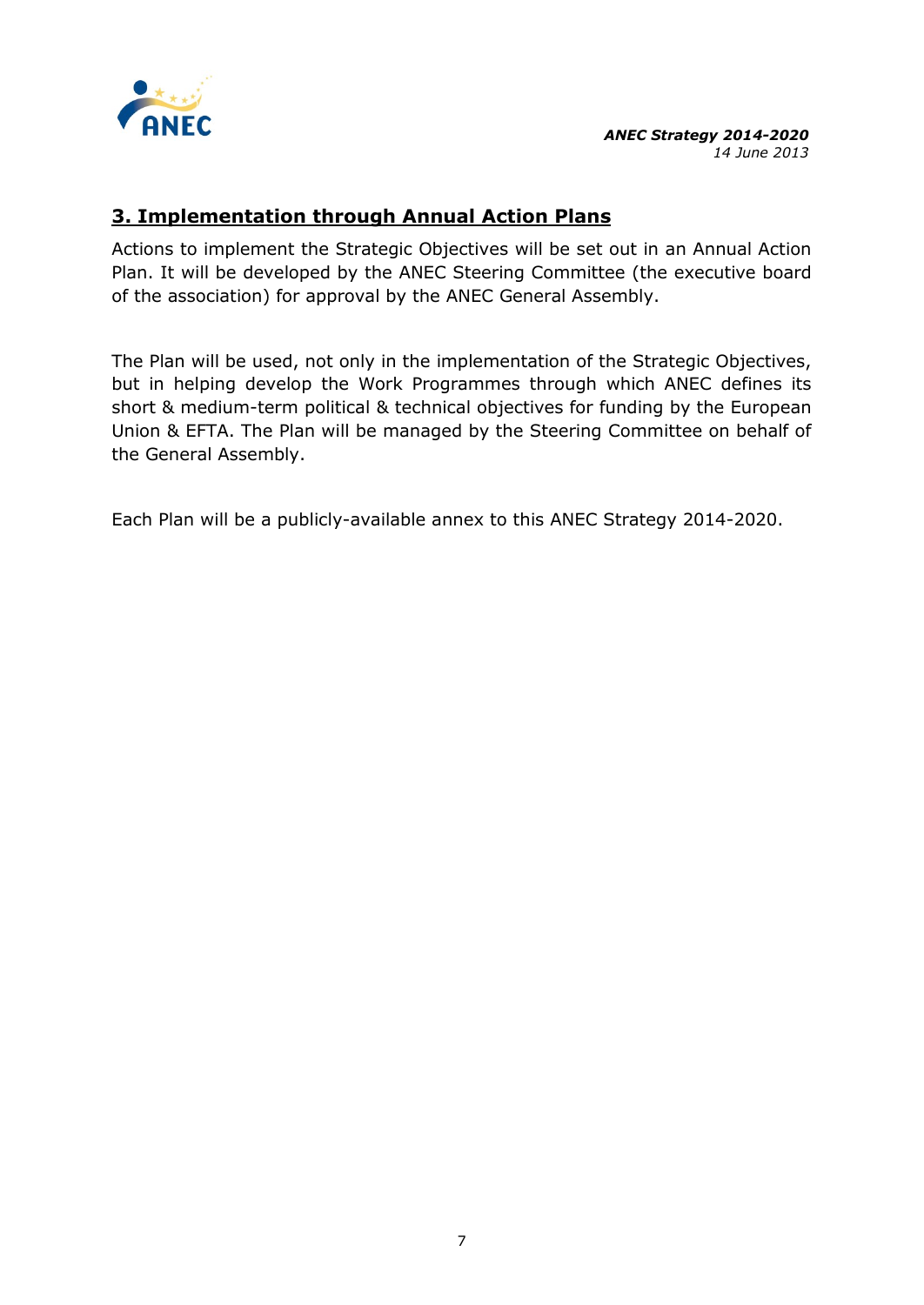

-

# **Part II – The background to the Vision**

# **4. ANEC, raising standards for consumers**

ANEC is the European consumer voice in standardisation. With participants from national consumer organisations in up to 33 countries, it promotes and defends the European consumer interest in three principal areas:

- *in the development or revision of European legislation and public policies related to those activities falling under its scope;*
- *within the political and technical bodies of the European Standardisation Organisations (i.e. CEN, CENELEC and ETSI) as well as in other standards development organisations whose standards may have notable impact on consumers (e.g. the International Organisation for Standardisation [ISO]; the International Electrotechnical Commission [IEC]; the World Wide Web Consortium [W3C]);*
- *in European policy fora related to the use of standards and, in particular, the application of conformity assessment schemes for products & services.*

In bringing together consumer experts from the countries of its membership, providing a framework for their activities, and ensuring a coherent voice in standardisation - supported where necessary by a research & testing programme - ANEC is committed to the objective of a high level of consumer protection as foreseen in the Charter of Fundamental Rights and the Treaty on the Functioning of the European Union:

- "*Union policies shall ensure a high level of consumer protection"<sup>1</sup>*
- *"The Commission, in its proposals envisaged in paragraph 1 concerning health, safety, environmental protection and consumer protection, will take as a base a high level of protection, taking account in particular of any new development based on scientific facts. Within their respective powers, the European Parliament and the Council will also seek to achieve this objective"<sup>2</sup>*
- "In order to promote the interests of consumers and to ensure a high level *of consumer protection, the Union shall contribute to protecting the health, safety and economic interests of consumers, as well as to promoting their right to information, education and to organise themselves in order to safeguard their interests"<sup>3</sup>*

 $1$  Article 38, Charter of Fundamental Rights of the European Union (2007/C 303/01)

<sup>&</sup>lt;sup>2</sup> Article 114.3, Treaty on the functioning of the European Union (TFEU, 2007)

 $3$  Article 169, Treaty on the functioning of the European Union (TFEU, 2007)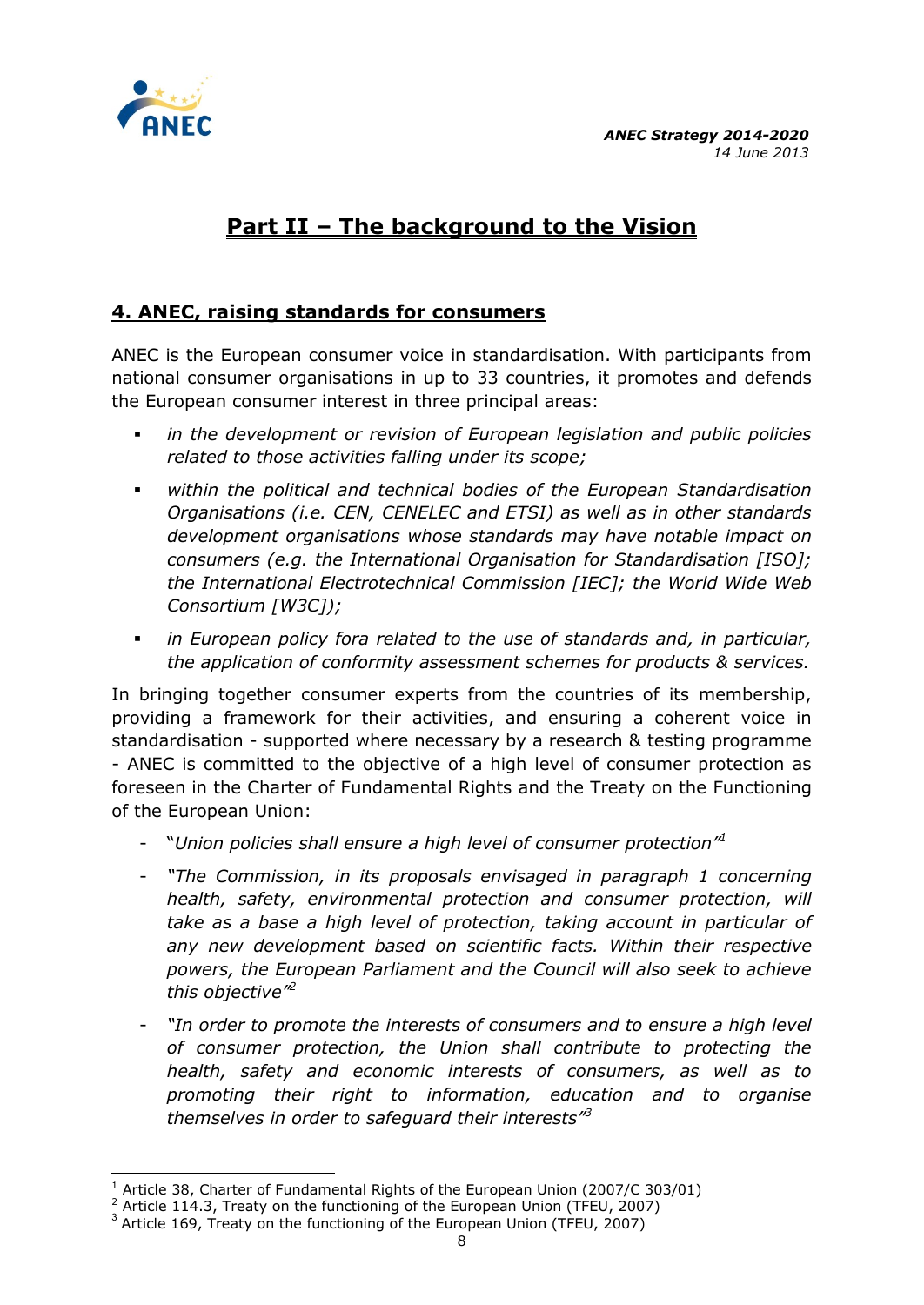

# **5. Historical perspective**

Under the New Approach to Technical Harmonisation and Standardisation of May 1985, reference to formal European Standards became the preferred means of supporting the implementation of European product legislation. However, as the European Standards Organisations are private, market-driven associations, there is no guarantee the public interest (such as the consumer interest) is reflected in the development of the standards. It is the business interest that has most to gain from the development of European Standards (as compliance with a harmonised standard should be the easiest and most cost-effective means of meeting the European law), and it is the business interest that traditionally has had the resources to participate in the development process. Hence ANEC was established (with public funding) to address this classical market failure and to ensure effective consumer representation.

Although this quasi-legislative aspect was the driver behind the growth of European standardisation (there was minimal activity before the New Approach), business soon began to propose the development of other standards in order to benefit from trading in the nascent Single Market. As a result, the role of ANEC was broadened to represent the consumer interest in these non-regulated fields for products (later encompassed by the General Product Safety Directive). With the harmonisation of services now at the front of the European political agenda, and the New Legislative Framework having started to deepen implementation of the New Approach from 2010, the need for ANEC to express the consumer voice is increasing and not diminishing.

The creation of ANEC also recognised that the expertise needed to represent the consumer interest in national standardisation (on which the European process in CEN/CENELEC is built through the national delegation principle) was fragmented or non-existent in many European countries. This was confirmed in the Access to Standardisation study, published by DG Enterprise & Industry in March 2009<sup>4.</sup> In the years since ANEC was founded, it remains true that consumer organisations in only a small minority of countries are able to make a systematic and effective contribution at the national level. With the convergence of technologies now a reality, and the added difficulties that causes in finding consumer advocates who are experts in the topics under discussion, it is extremely doubtful whether the national delegation principle will ever be able to deliver a sufficient and effective consumer voice in European standardisation. The EXPRESS<sup>5</sup> report of February 2010, setting a vision for European standardisation in 2020, noted that the lack of consumer expertise at national level meant "there will be need for European level financial and political support to continue in the period to 2020"<sup>6</sup>. Similarly,

<sup>-</sup><sup>4</sup> <http://tinyurl.com/ydupxz>

<sup>&</sup>lt;sup>5</sup> Expert Panel for the Review of the European Standardisation System, convened by DG Enterprise & Industry of the European Commission.

<sup>6</sup> <http://tinyurl.com/yz7gys6>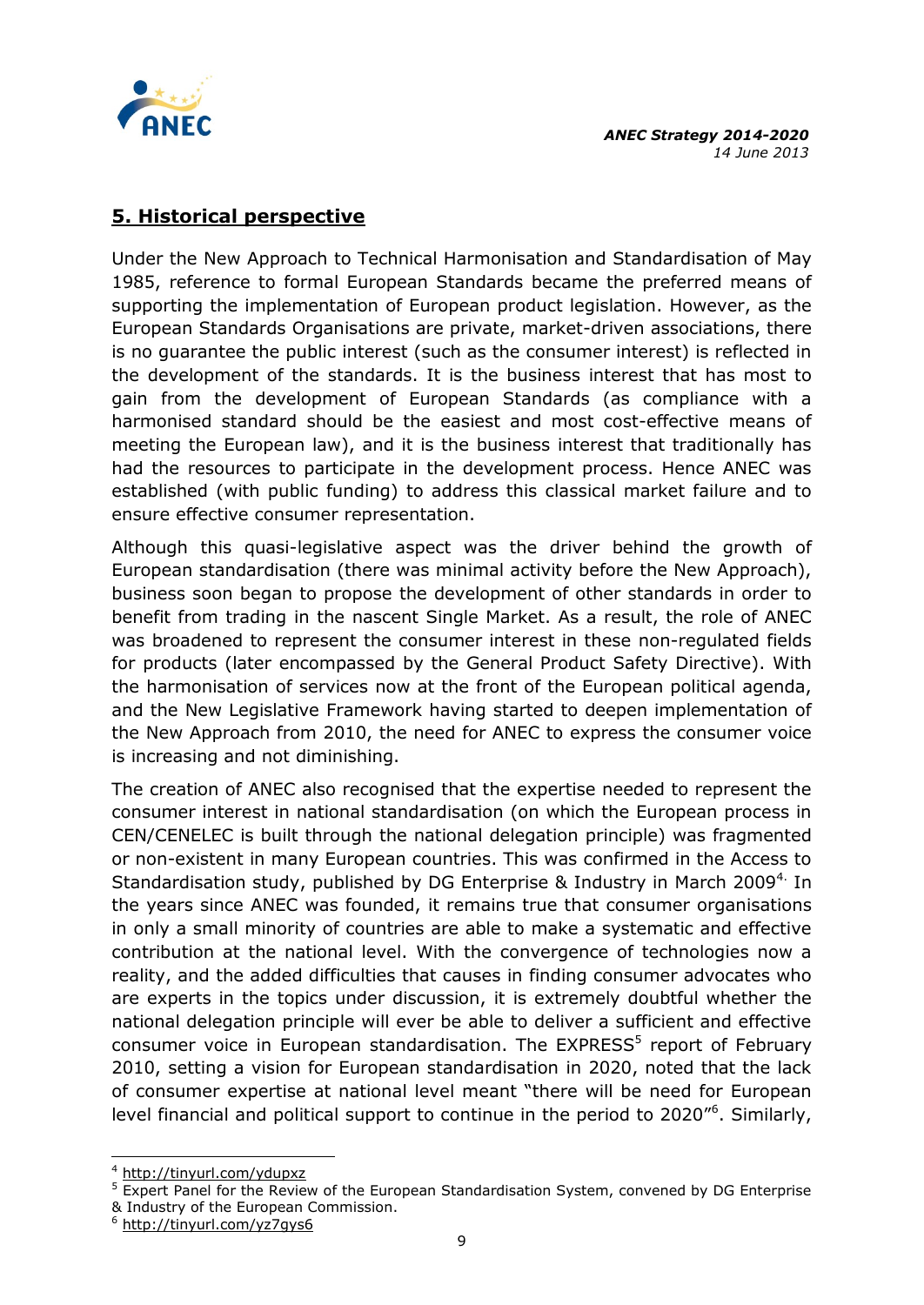

an independent, mid-term evaluation of the present Consumer Policy Strategy 2007 to 2013, published in April 2011, provided fresh evidence of the essential role that ANEC plays in representing the national consumer organisations in the European Standardisation System<sup>7</sup>. It noted:

*"The work undertaken by ANEC was highlighted as being essential to product safety and standardisation activities, and it was remarked by consultees that, without ANEC, work on standardisation would be very difficult for national organisations to feed into or support" (page 154).*

In its recommendations, the evaluation stressed one of four key priorities for EU funding in consumer protection should remain:

*"..., the activities of ANEC given their importance to standardisation work at the EU level" (page 170).*

# **6. ANEC structure and funding**

ANEC is governed by a General Assembly (ANEC/GA). The General Assembly comprises one individual from each of the 30 countries of the European Union and EFTA, as well as Croatia, Turkey and Macedonia (FYROM). The individual is nominated through a collective decision of the national consumer organisations in each country and acts as the interlocutor between them and ANEC. Each General Assembly serves a four-year term and ordinarily meets annually. The General Assembly meeting is chaired by the ANEC President, elected by the General Assembly from among its membership for a two-year term. The ANEC Secretary-General acts as its secretary.

The strategic decisions of the General Assembly are implemented by an executive board known as the ANEC Steering Committee (ANEC/SC). Chaired by the ANEC President, the Steering Committee comprises up to nine members elected by the General Assembly from among its membership for a two-year term. The Steering Committee members elect the ANEC Vice-President and ANEC Treasurer, again for two-year terms. The Steering Committee meets up to four times each year and also works by correspondence.

Each field of priority in which ANEC operates, determined by the ANEC General Assembly and Steering Committee, has a Working Group or Project Team (ANEC/WG or PT) as its focus. Each WG has a Chair (appointed as an observer to the General Assembly) and Secretary (a Manager from the ANEC Secretariat). Its members are voluntary experts drawn from across the countries of the ANEC membership. Among other tasks, the WG or PT briefs the ANEC representatives who participate in the technical bodies of European (and international) standards organisations.

 7 <http://tinyurl.com/capese6>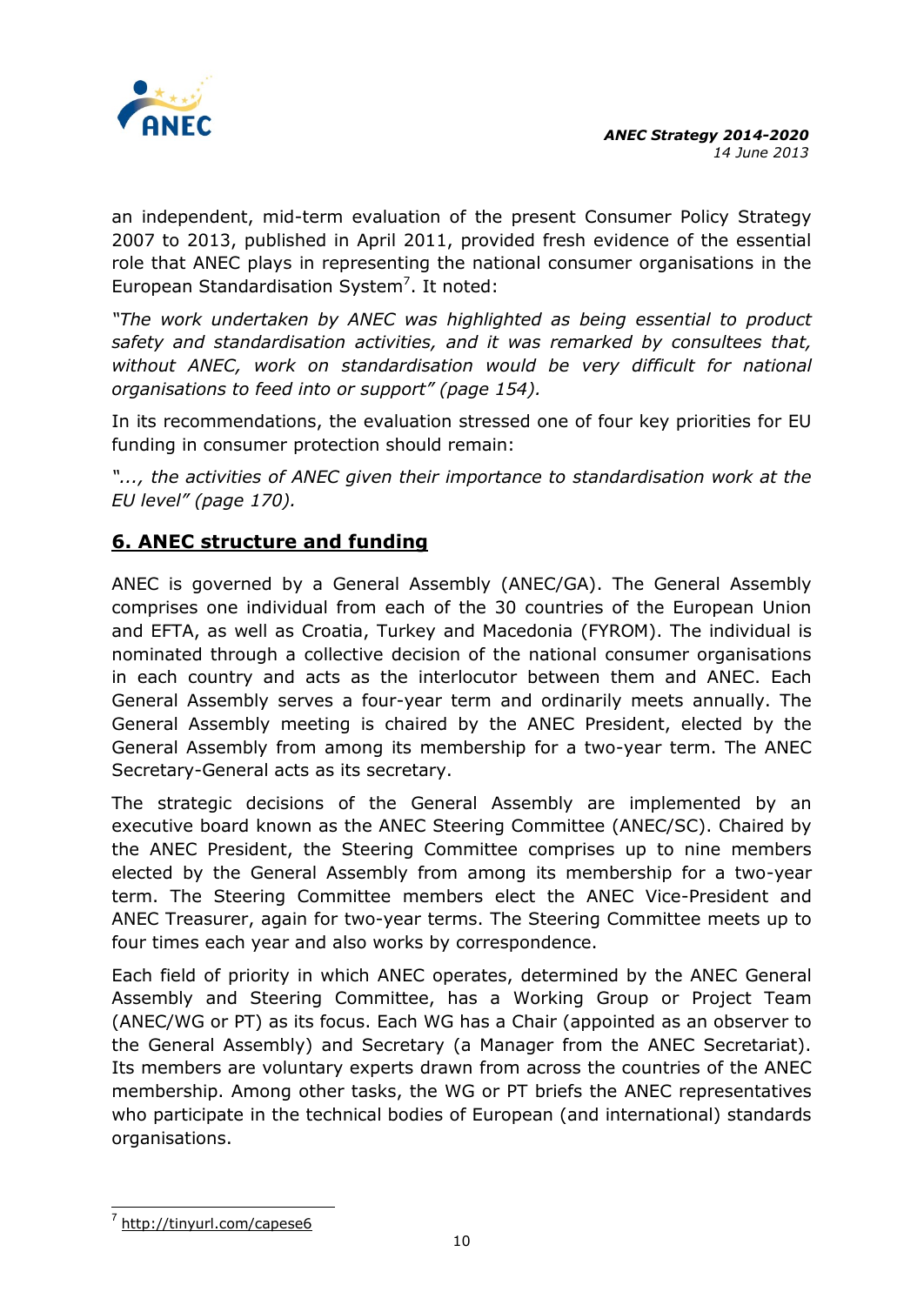

In 2012, the ANEC funding allowed ANEC to operate in eight areas of priority: Child Safety; Design for All (DfA); Domestic Appliances (DOMAP); Environment (Sustainability from 2014); Information Society; Innovation (Nanotechnologies, Smart Meters); Services; and Traffic.

The ANEC Secretariat acts as the hub of the association. Headed by the ANEC Secretary-General, it co-ordinates the activities of its national actors at European (and sometimes international) level; supports the governance and technical bodies of the association and the members of those bodies, and leads in the lobbying of the European Institutions.

The selection of ANEC by the European Commission to receive public funding in representing the consumer voice in standardisation was subject to an annual call for tender until 2010. From January 2011 to December 2014, the public funding of ANEC, provided by the EU under its Consumer Programme 2007-2013 $^8$ , falls under a Framework Partnership Agreement with the Executive Agency for Health & Consumers (EAHC). The annual grant available to ANEC under the Consumer Programme is a maximum of 1,3M€. EFTA contributes a further 5% to this sum. The contribution of the national consumer organisations through their volunteer experts is considered a contribution in kind (and was calculated by ANEC to have been worth 260.000€ in 2007 using the prevailing Commission *per diem* rates).

At the end of the Consumer Programme, the legal basis for the financing of ANEC will move to the Standardisation Regulation (Regulation (EU)  $1025/2012$ )<sup>9</sup>. The maximum funding available is expected to be 1,4M€ annually, with a further 5% being contributed by EFTA as previously.

Expenditure of the budget historically falls under three headings:

*- the functioning of the ANEC Secretariat and employment of the ANEC staff;*

*- the reimbursement of the travel, accommodation and subsistence costs of the ANEC volunteer experts and the ANEC representatives;*

*- the funding of a small Research & Testing programme, intended to provide the qualitative evidence needed by ANEC in the setting of certain of its positions.*

ANEC has signed the EU Transparency Register and agreed to abide by its Code of Conduct. Its Identification Number is 507800799-30<sup>10</sup>.

-

<sup>8</sup> <http://tinyurl.com/d9fzufv>

<sup>9</sup> <http://tinyurl.com/d8fdwn5>

<sup>10</sup> <http://tinyurl.com/d24sb8y>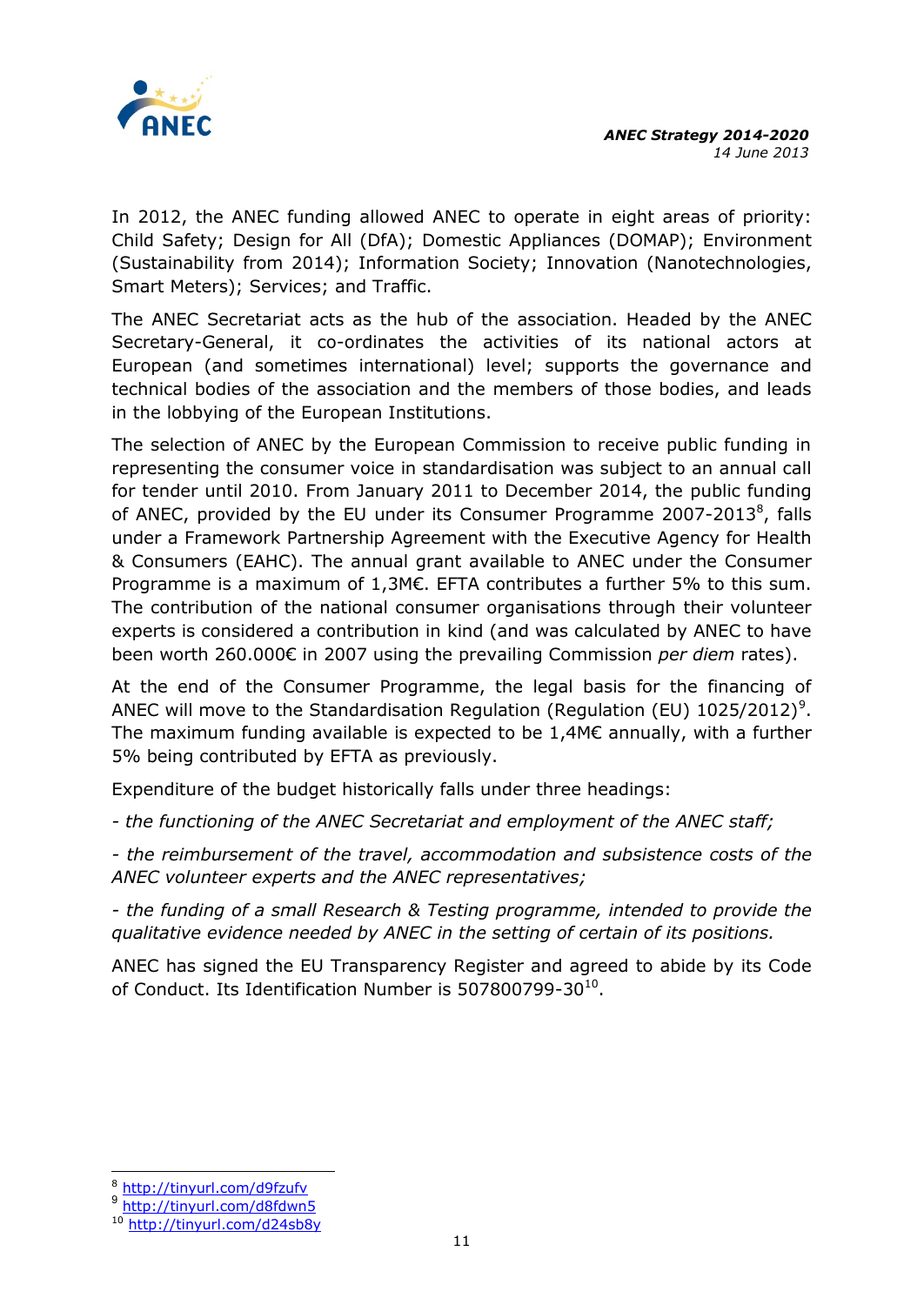

# **7. The present ANEC Strategy 2008 to 2013**

In May 2008, the ANEC General Assembly adopted a strategy for the years 2008 to 2013, a timeframe chosen to coincide with the remainder of the EU Consumer Programme 2007-2013.

It had four main aims against which progress can be reported as follows:

*Objective: to consolidate (and grow) the funding of ANEC in the years to 2013*

*Result: The* Standardisation Regulation gives political recognition and financial support to the European-level association representing the consumer interest in European standardisation. However, the continuing impact of the financial crisis is likely to mean no increase in the public funding of ANEC in the short or the medium term, and ANEC has had no success in finding private sector sponsors. Furthermore, the impact of the financial crisis on the well-being of the national consumer organisations, and provision of expertise to ANEC, is significant. The ANEC Strategy 2014-2020 needs to address this objective further.

#### *Objective: to enhance the presence of ANEC at national and European level*

**Result:** ANEC has played a leading role since 2008 in sensitising the European Institutions to the inadequacies of national market surveillance activities and the need for a strengthened European framework. This success has been reflected in the European Parliament's Resolution of March 2011 on the (GPSD and) market surveillance, and the expected Commission proposal for a Regulation on market surveillance. But noting that post-market measures (such as accreditation and market surveillance) remain insufficient in ensuring the effective implementation of pre-market measures in Europe (such as legislation and standards), the focus of ANEC on the post-market should be underlined in the Strategy 2014-2020.

High-profile successes in standardisation have also aided the visibility of ANEC at the European level (and internationally). Notable among these are:

- the continued revision of the EN 60335-2 standards for domestic electrical appliances to permit removal of the "exclusion clause" and so allow the safe and more accessible use of appliances by vulnerable consumers (children, elderly or disabled people);

- the introduction of a safe limit by default in the maximum volumes allowed by Personal Music Players (PMP's) and similar portable devices, so reducing the risk of permanent hearing loss to up to 10 million European consumers (mostly young people);

- the introduction of the UNECE I-size technical regulation for child seats (CRS or Child-Restraint Systems) offering improved protection to the youngest of vehicle passengers, including the mandatory rearward-facing transport of young children to the age of 15 months in line with studies by ANEC among others.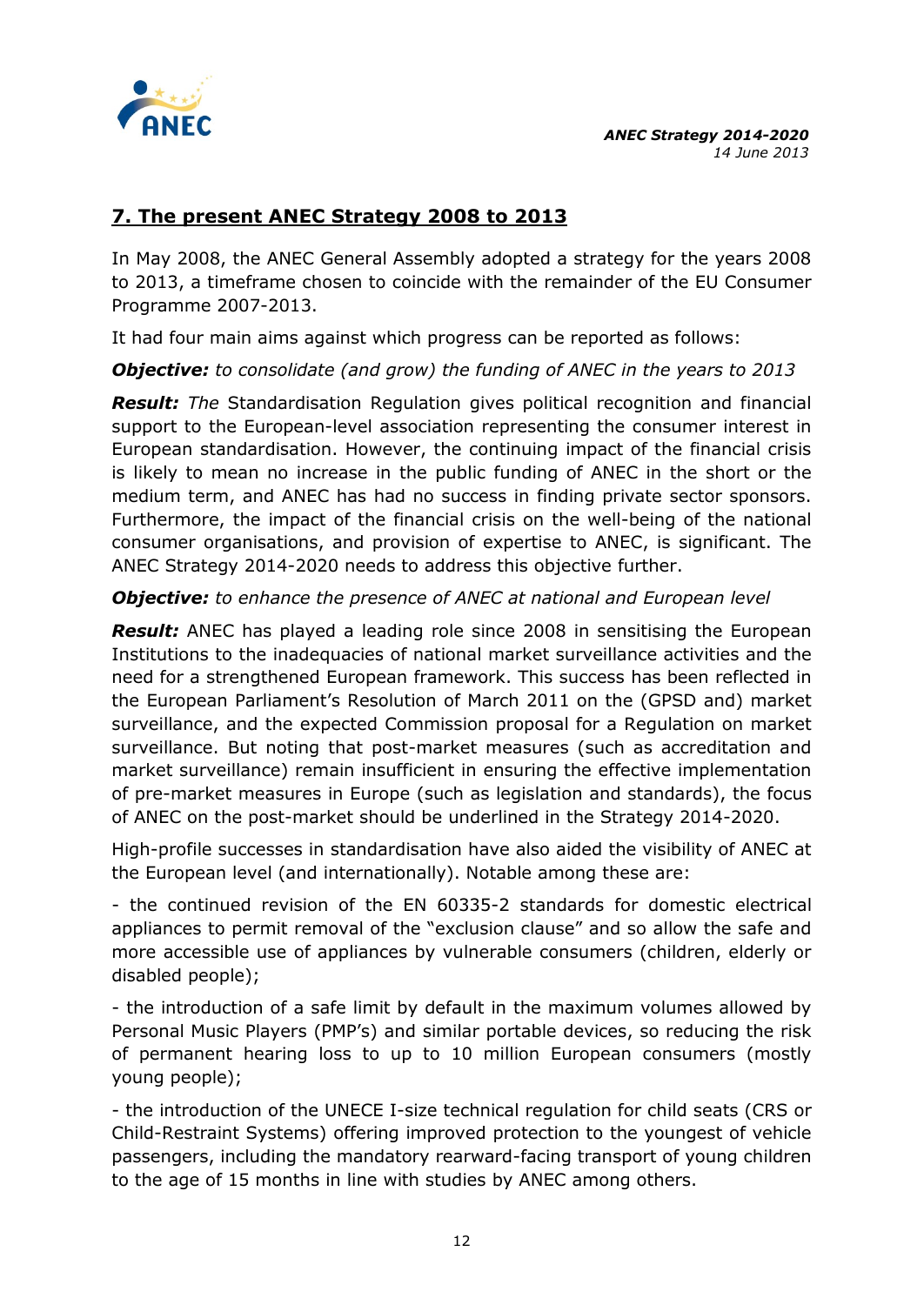

More generally within the European Institutions, ANEC has raised the awareness of regulators about the inadequacy of European standards for services without at least a framework of minimum harmonisation (such as in the revision of Council Recommendation 1986/666/EC on hotel fire safety, and in implementation of EN 15733 on services of real-estate agents). It has demonstrated the inadequacies of the legislative framework for chemicals in consumer products – including toys - and in methodologies used to support popular measures of carbon footprinting and life-cycle analysis. It has continued to criticise the promotion of CE Marking as a safety mark to consumers.

But the continued fragmentation of the consumer movement at national level in many countries, and the financial crisis more particularly, have meant that ANEC has had little success in encouraging consumer engagement in standardisation at national level. This, and the provision of effective and sustainable training on standardisation for the consumer movement, needs to be carried forward to the Strategy 2014-2020.

**Objective:** to build partnerships with organisations that share the goals of ANEC

*Results:* ANEC continued its collaboration with Consumers International in order to ensure a combined European and international voice in ISO and IEC standards work, notably IEC/TC 61 *"Safety of household and similar electrical appliances"* and UNECE. ANEC also participated in international standardisation work in fields where Consumers International is not active (two examples being ISO/TC 207 *"Environmental Management"* and ISO/TC 228 *"Tourism and related services"*). A close co-operation continued with BEUC and its particular policy expertise (e.g. in the revision of the Toys Directive; the proposed revision of the GPSD; through the Nanotechnology Expert Team).

Memoranda of Understanding were signed with ECOS, the European Child Safety Alliance, and European Disability Forum. A collaboration with ORGALIME, and the publication of a common position paper, was a prime mover in the sensitisation of the European Institutions to action on market surveillance beyond Regulation 768/2008 of the NLF.

Despite these broad successes, the use of Memoranda was found limiting rather than helpful. During the Strategy 2014-2020, ANEC needs to explore structured but more flexible and less bureaucratic means to pursue collaboration with more organisations that share similar values and goals.

#### *Objective: to provide better support to members and experts in fulfilling their roles, and to strengthen the links that bind the different layers of the association*

**Result**: Once again, the financial crisis provided an obstacle to the building of the relationship between the ANEC Secretariat in Brussels on the one hand, and members and experts in member countries on the other. Without the political and financial support of the national authorities, and with a likely constraint on the prospects for growth of the central budget, the outlook for the reinforcement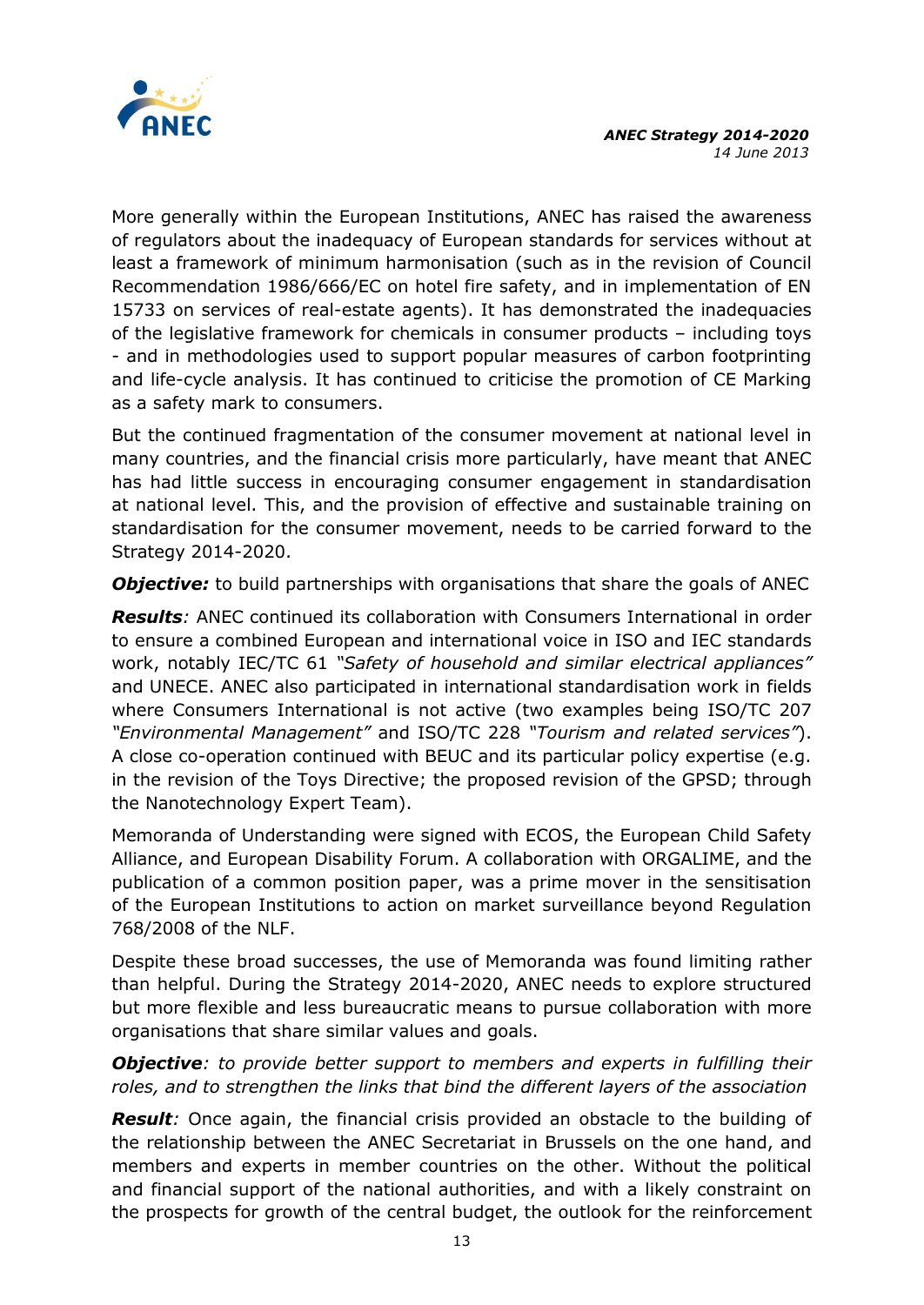

of the network of members and experts remains bleak. Nevertheless, the ANEC Secretariat has looked to serve as a professional and central resource at the disposal of members and experts in fulfilling their roles. The Strategy 2014-2020 needs to look for cost-efficient, sustainable and effective means to provide more support to the network, and, more strategically, to champion a more centralised approach among the Institutions and other partners to building the influence of the consumer movement in standardisation at the national level.

## **7.1 National consumer participation in standardisation**

Ahead of the development of the ANEC Strategy for the period 2014 to 2020, the ANEC Secretariat undertook a survey of the participation of national consumer organisations in standardisation activities at national, European and international level. The survey results were presented and discussed during the ANEC General Assembly meeting on 14 June 2012. Although not all countries submitted a reply, the results of the survey confirmed there is no consumer representation in standardisation in some countries. Moreover, only Germany and the UK were able to report consumer participation across a wide spectrum of technical committees at the national, European and international levels.

The survey also confirmed a match between the present set of ANEC priorities and national priorities.

# **8. Developments since adoption of the ANEC Strategy 2008-2013**

## **8.1 Political developments**

- the *European Council Conclusions on standardisation and innovation* of 25 September  $2008^{11}$  which, while underlining the principle of national delegation, included recognition of the need to encourage the further participation of societal stakeholders and SMEs in standardisation;

- the *Access to Standardisation study<sup>12</sup>* carried out by DG Enterprise & Industry in 2008 which showed consumers are seen - even by themselves - as having low commitment to (national) standardisation and insufficient knowledge. Among other things, it went on to state that consumer interests - among others - are "only marginally represented in many countries";

- the *EXPRESS report<sup>13</sup>*, setting a vision for European standardisation in 2020, which included recognition of the value of the representation of societal stakeholders and SMEs through European associations in guaranteeing the relevance of a European standards process built on national delegation;

 $\overline{a}$ 

<http://tinyurl.com/y964dpx>

<sup>12</sup> <http://tinyurl.com/ydupxz>

<sup>13</sup> <http://tinyurl.com/yz7gys6>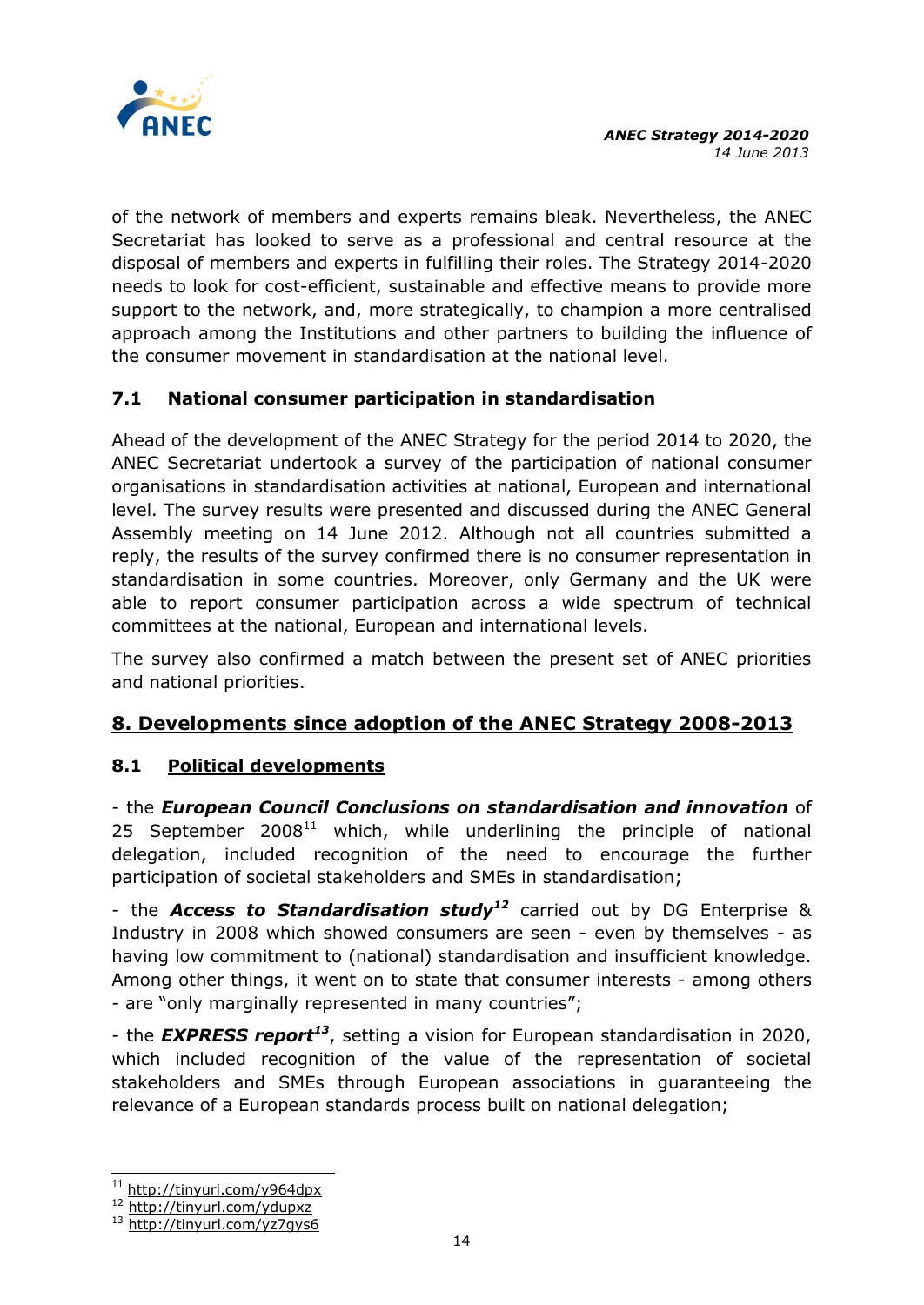

- adoption of the *New Legislative Framework<sup>14</sup>* of 9 July 2008 which, among various provisions, adopted the principles of the New Approach as the model for all future European product legislation and addressed market surveillance in a European legal instrument for the first time;

- entry into force of the *Lisbon Treaty<sup>15</sup>* (TEU and TFEU) on 1 December 2009 changing certain inter-institutional balances and "de-pillarising" the repartition of competences between Members States and EU institutions;

- the *Commission Communication on the Europe 2020 Strategy<sup>16</sup>* of 3 March 2010 which included the aim to make European standards-setting more favourable to encouraging innovation;

- the *Commission Communication on the Single Market Act<sup>17</sup>* of 13 April 2011 which included a review of the European standardisation system and the political acceptance of standardisation being extended to services;

- the *Commission Communication on the Single Market Act II<sup>18</sup>* of 3 October 2012, which identifies further drivers for the invigoration of the Single Market: fully integrated networks; the cross-border mobility of citizens & business; the digital economy; strengthening social entrepreneurship, cohesion & consumer confidence;

- the *Commission Communication on a Digital Agenda for Europe<sup>19</sup>* of 26 August 2010 which aimed to deliver sustainable economic & social benefits from a digital single market based on fast internet and interoperable applications;

- the *Commission Communication on the European Disability Strategy<sup>20</sup>* of 15 November 2010 which proposed to use legal and other instruments, such as standardisation, to optimise accessibility of the built environment, transport and ICT;

- the *Parliament Resolution on the future of European standardisation<sup>21</sup>* of 21 October 2010 which included recognition of the needs to make "effective membership" (or partnership) available to European associations representing societal stakeholders & SMEs in the standards process; for a more independent appeals procedure; the assessment of an alternative production line for the drafting of standards of exceptional public interest and the use of public procurement to foster access for all through standardisation;

-

<sup>&</sup>lt;sup>14</sup> <http://tinyurl.com/ybdyeyo>

<sup>15</sup> <http://tinyurl.com/cu4yljm>

<sup>16</sup> <http://tinyurl.com/7yhtj5m>

<sup>17</sup> <http://tinyurl.com/62veuep> 18 <http://tinyurl.com/9hfhbxw>

<sup>19</sup> <http://tinyurl.com/3eszwz8>

<sup>20</sup> <http://tinyurl.com/6sckg9f>

<sup>&</sup>lt;sup>21</sup> <http://tinyurl.com/3xfrsme>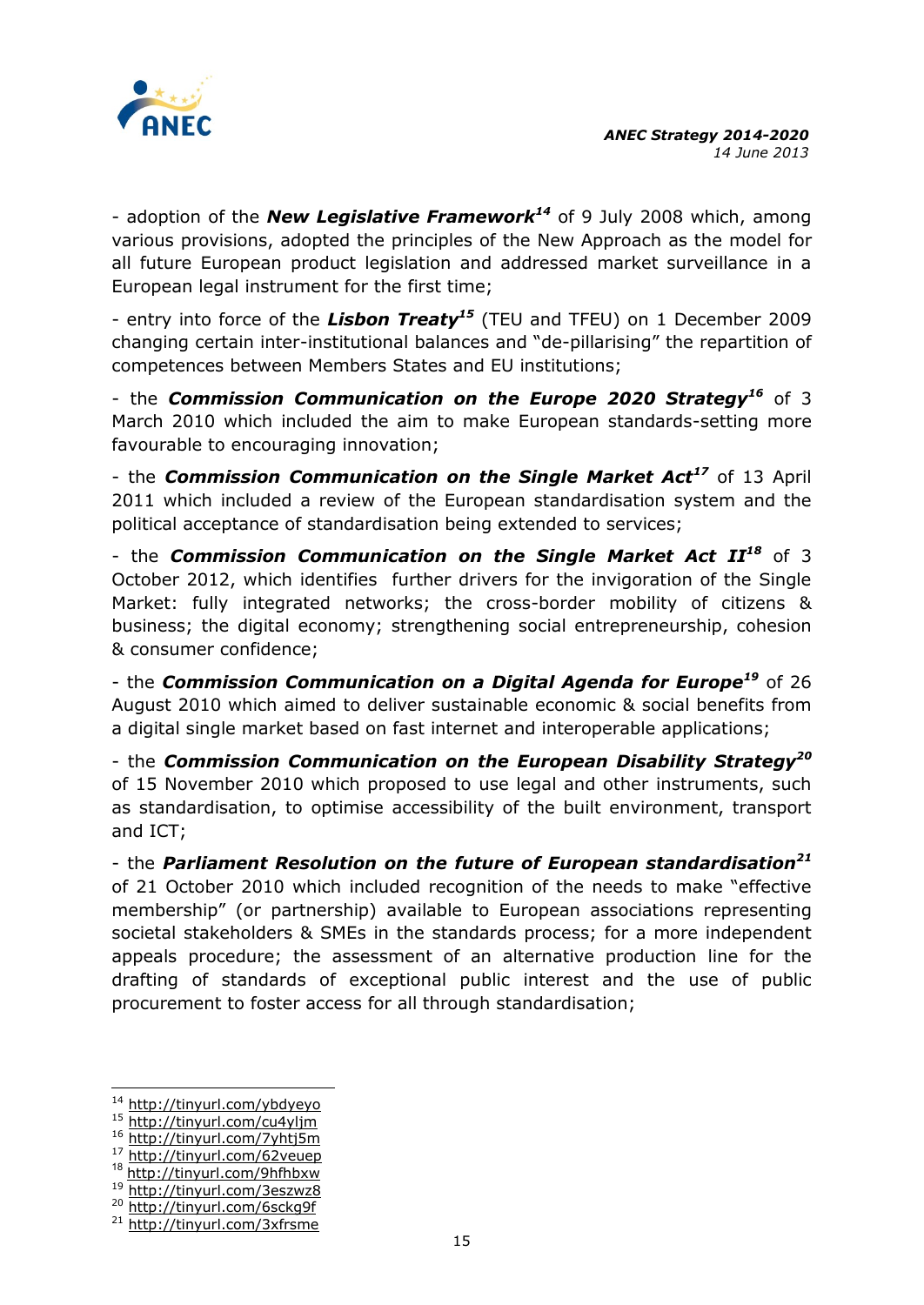

- the *European Parliament Resolution on the revision of the GPSD & market surveillance<sup>22</sup>* of 8 March 2011, which made many references to the strengthening of GPSD in order to strengthen its provisions for all consumers, regardless of age or ability, and recognised the importance of creating a European framework for market surveillance;

- the *Commission Communication on a strategic vision for European standards<sup>23</sup>* of 1 June 2011 which reiterated the importance of European standards as tools to encourage competitiveness, aid innovation, build social inclusion and enhance environmental protection;

- the *draft Regulation for a Consumer Programme* for the period 2014 to  $2020^{24}$  which intends to strengthen the protection of consumers through political and financial support for heightened co-ordination on market surveillance among Member States, as well as ensuring the education of consumers and the right to redress;

- the *Commission Communication on the European Consumer Agenda*<sup>25</sup> of 22 May 2012 which is meant to provide a more political and strategic framework for the Regulation on the Consumer Programme. Product and service safety, and enhanced market surveillance, are among the main policy priorities;

- the **Standardisation Regulation** of October 2012<sup>26</sup>, consolidating all legal, financial and political instruments related to European standardisation; providing a more permanent legal basis for the funding of European public interest representatives in standardisation, including ANEC, as well as the setting of certain political expectations for the positioning of these representatives in the European Standardisation System.

## **8.2 Economic developments**

- *The global financial crisis*: the strength of national consumer organisations is proportionate to their financial resources. The situation in very many European countries has seen a dramatic reduction in the income of national consumer organisations since 2008, from private and public sources of revenue. This gives rise to the paradox that the consumer movement is least able to offer protection to consumers at a time when the economic climate dictates that protection is most needed. Individual consumers are also adversely affected as purchasing power decreases and access to essential services (e.g. energy) becomes more expensive. More specifically, the crisis has witnessed a withdrawal of experts

-

<sup>22</sup> <http://tinyurl.com/64a3qdk>

<sup>&</sup>lt;sup>23</sup> <http://tinyurl.com/43t45qn>

<sup>24</sup> <http://tinyurl.com/cp9qflk>

<sup>25</sup> <http://tinyurl.com/d38ehq5>

<sup>&</sup>lt;sup>26</sup> <http://tinyurl.com/d8fdwn5>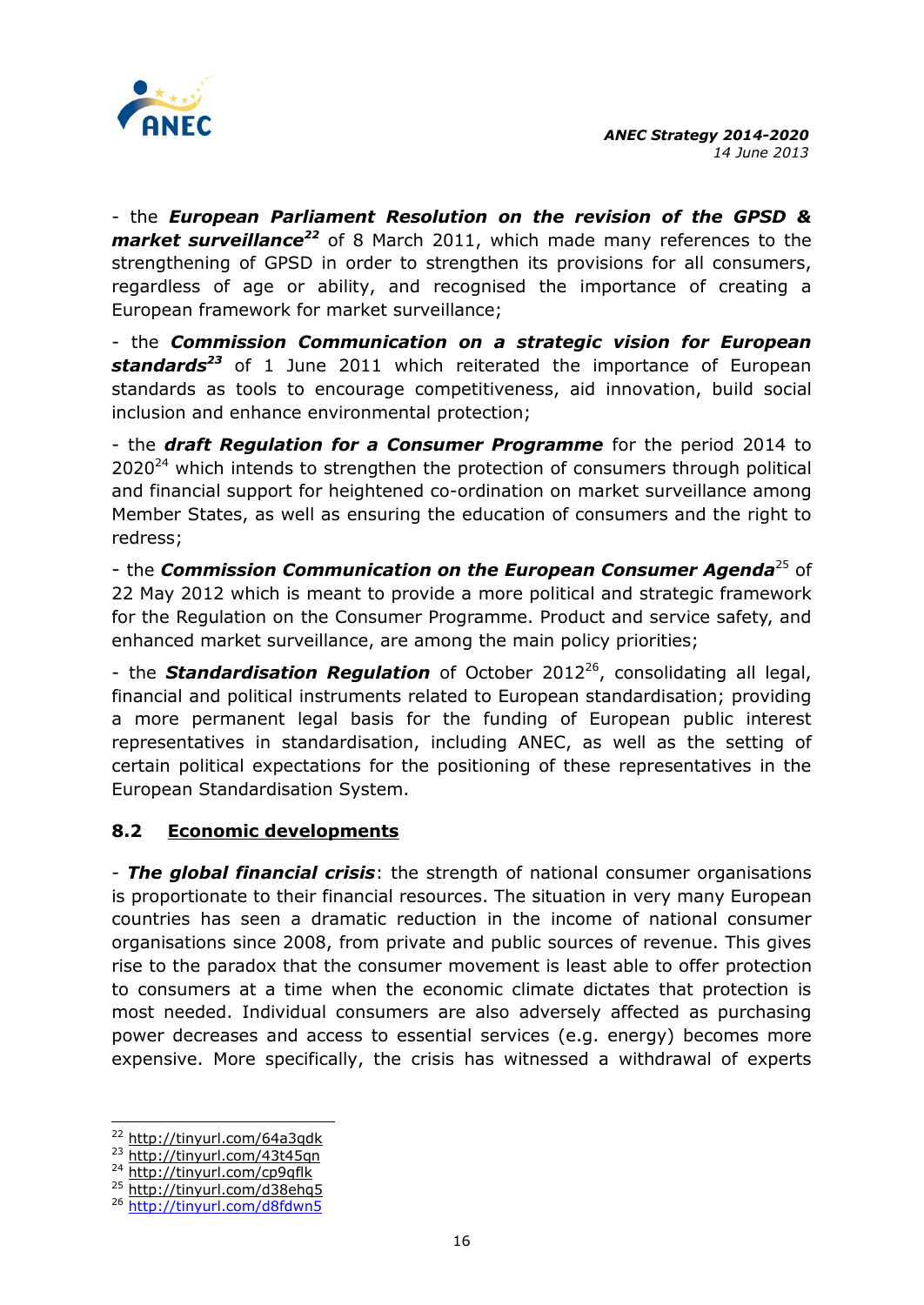

from ANEC, most particularly from the countries hardest hit, with the Secretariat acting to cover the deficit when its own budget is limited to 2005 values..

*- The migration of manufacturing to countries outside Europe:* the relocation of manufacturing bases to countries outside Europe (presently Asia but possibly Africa in future) places added pressure on the integrity of the global supply chain, and compliance with local laws and standards. Moreover, public market surveillance and enforcement activities are fragmented at local, national and regional level, under-resourced, and unable to meet the challenges and risks of a globalised market.

- *Service standardisation*: The present reluctance of the European Institutions to introduce a European framework of even minimum harmonisation will impede development and effective implementation of European standards for services, as conflicting national legislation will be able to remain in place. Cross-border trade and consumer confidence (e.g. in the safety of tourist accommodation) will be impeded as a result. Moreover, Member States ensured in the negotiations in the run-up to the adoption of the Standardisation Regulation that many sectors of service activity would remain exclusive to national competence.

- *Emergence of BRICS countries* (Brazil, Russia, India, China & South Africa): these countries are beginning to assert their influence in IEC and, notably, ISO. The environment in which international standardisation takes place is changing and, although these changes may aid participation of newly-developed countries, they could prejudice the applicability of ISO/IEC standards for identical adoption within Europe, especially in support of legislation and public policies.

*- Continued enlargement of the EU***:** the political will to continue enlargement of the EU remains undiminished, with Croatia expect to accede in July 2013. Turkey remains confirmed as an accession candidate, and Albania & Macedonia (FYROM) are in discussions. With political encouragement from the Commission, the European Standardisation System has been at the head of accession, with Croatia, Macedonia (FYROM) and Turkey already full members of CEN/CENELEC. ANEC has historically followed the decision of CEN/CENELEC, in order to ensure the consumer movement in these countries can be also heard alongside business in the standardisation committees.

## **8.3 Social developments**

- *Ageing Europe*: The world's population has doubled since 1968, and exceeded 7 billion people in October  $2011^{27}$ . Lower mortality rates, longer life expectancies and large youth populations in countries where fertility is high, all contributed to a rapid population growth in recent decades. As a result, there is an increasing trend of consumers at the extremes of age with greater levels of disability, need

<sup>-</sup><sup>27</sup> http://tinyurl.com/78qmou5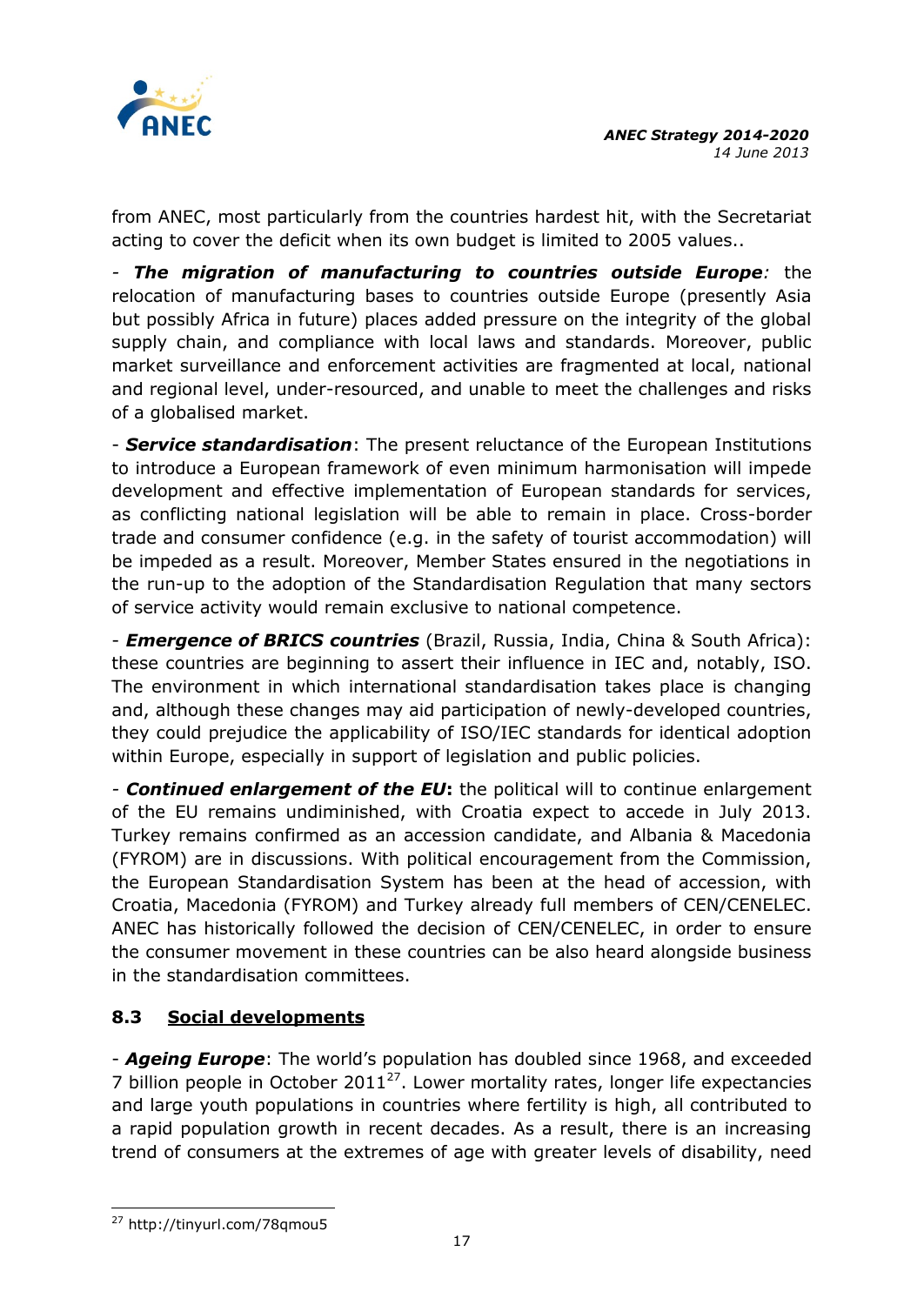

for greater levels of accessibility and desire for independent lifestyles. Consumer policy and protection measures have to evolve to meet these challenges.

- *The (dis)connected consumer*: overloaded with information and confronted by a plethora of products and services. Although many consumers still distrust on-line transactions, more and more services – private and public – are either offered exclusively on-line or at preferential rates (e.g. discounts on tax returns if submitted electronically). Hence there is a high risk of exclusion if accessibility, trust and safety within the digital environment are not addressed $^{28}$ . Furthermore, information must be able to be transformed into knowledge.

*- Environment, sustainability and climate change:* the pressures of a growing global population, in an increasingly consumerist society characterised by shorter-product life-cycles, has led to an unsustainable demand on resources and unprecedented levels of waste.

# **8.4 Technological developments**

- *Information Communications Technologies (ICT):* ICT has become key in all aspects of consumers' lives. Nevertheless, the adoption and enforcement of consumer principles such as openness, security, and interoperability in European policies and standardisation have not kept pace with technological progress.

- *Complex and converging technologies*: the convergence of technologies makes it more difficult to recruit consumer representatives with the expertise needed to be effective in the development of legislation and standards. Despite standards being developed faster by the formal standards bodies, the ICT sector still looks to the use of informal ICT specifications (such as those now allowed to be used in public procurement by the Standardisation Regulation), developed in a process in which the consumer interest is likely to be absent.

<sup>-</sup><sup>28</sup> <http://tinyurl.com/burtl2u>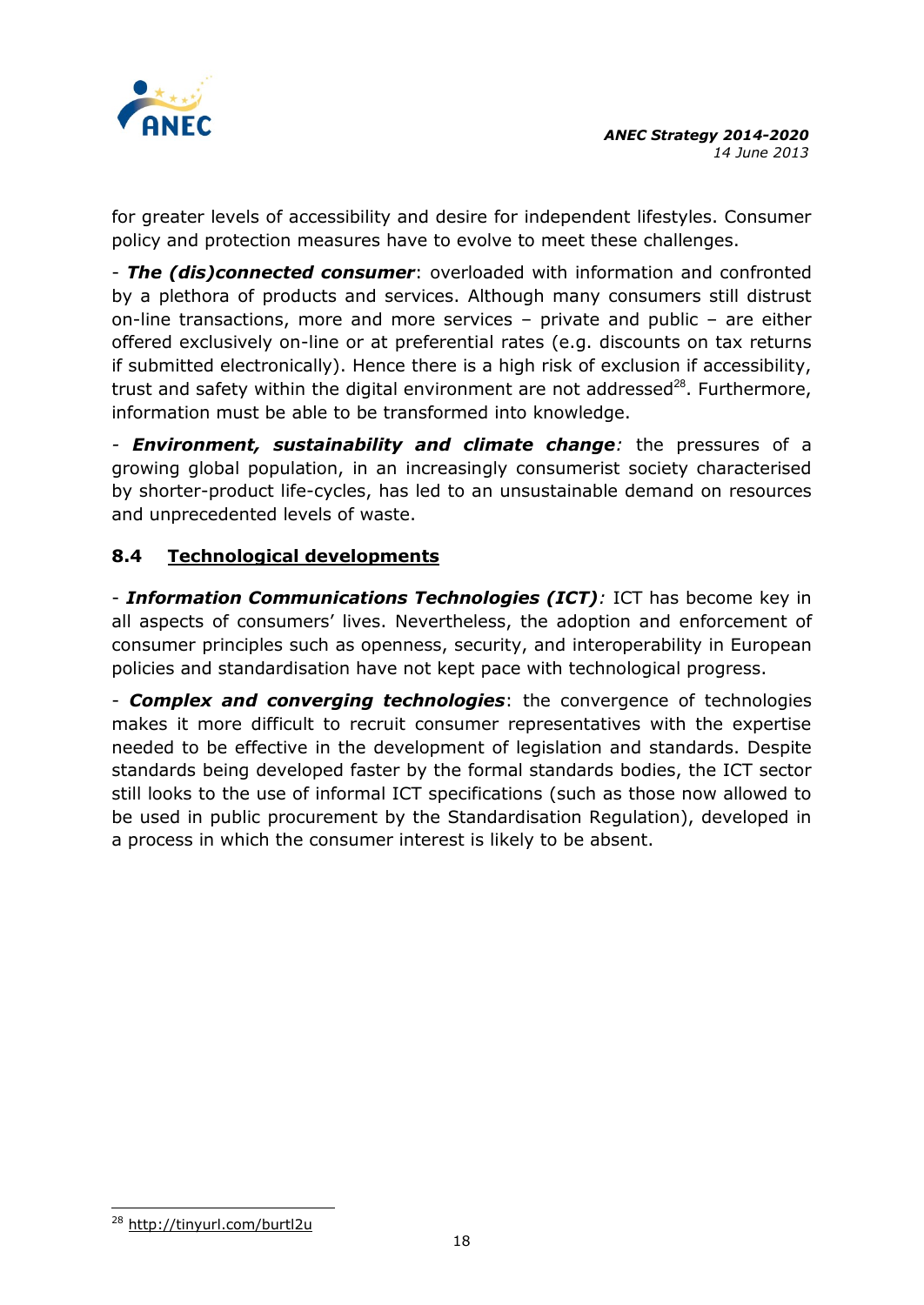

## **Temporary Annex**

# **Milestones in the development of the ANEC Strategy 2014-2020**

| End of December 2011            | Mission and Vision Statements finalised.      |
|---------------------------------|-----------------------------------------------|
|                                 |                                               |
| 10 January 2012                 | Progress Report to ANEC/GA.                   |
|                                 |                                               |
| January to March 2012           | ANEC Secretariat prepares skeleton of draft   |
|                                 | Strategy.                                     |
|                                 |                                               |
| Spring meeting of ANEC/SC (29   | ANEC/SC reviews skeleton of draft Strategy.   |
| March 2012)                     |                                               |
|                                 |                                               |
| By end of April 2012            | ANEC/SC agrees skeleton of draft Strategy.    |
|                                 |                                               |
| Annual meeting of ANEC/GA (June | Presentation of progress to the ANEC/GA and   |
| 2012)                           | detailed discussion with GA members.          |
|                                 |                                               |
| June to October 2012            | ANEC Secretariat prepares first full draft of |
|                                 | Strategy.                                     |
|                                 |                                               |
| Autumn meeting of ANEC/SC       | ANEC/SC reviews first full draft of Strategy. |
|                                 |                                               |
| By end of December 2012         | First full draft submitted to public comment  |
|                                 | phase of up to 3 months, through email        |
|                                 | invitation to ANEC members, partners &        |
|                                 | stakeholders and through posting on the       |
|                                 | ANEC website and social media<br>(e.g.        |
|                                 | Facebook).                                    |
|                                 |                                               |
| January to March 2013           | ANEC Secretariat reviews comments and         |